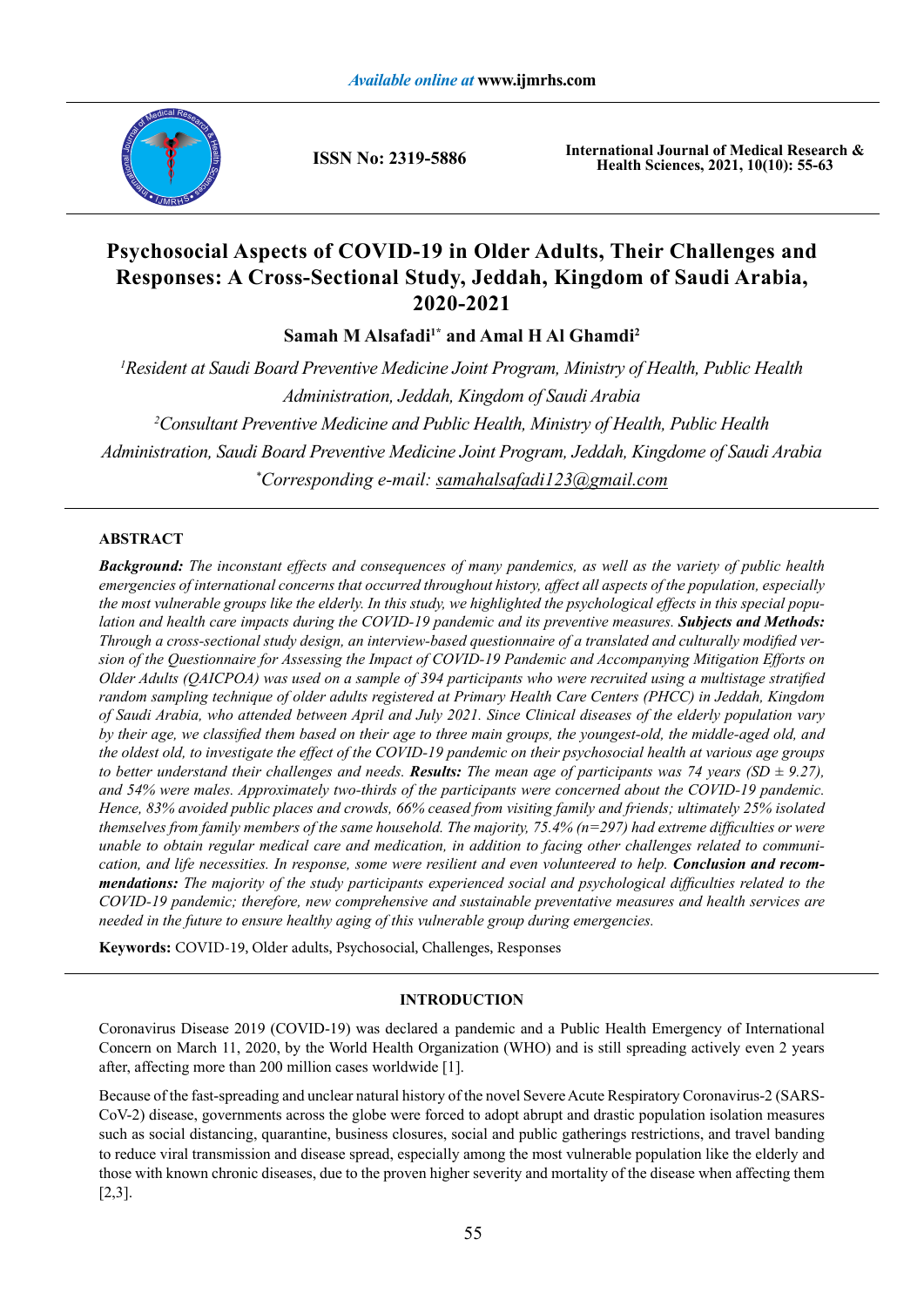The socioeconomic and health care impacts of this unpredictable pandemic and its preventive measures not only threaten the older adult's physical health but also affect their mental health. The distress stems from the constant fear of contracting the virus, losing loved ones to the illness which could be their only caretakers, and being socially isolated or quarantined with a shortage of basic needs, and medical care [4,5].

Early on at the start of the pandemic, most studies on the elderly population focused on the clinical and physical aspects of the COVID-19 disease on this vulnerable group. Further on into the pandemic the scientific community has come to realize the need for more studies that explore the other aspects of COVID-19 disease like its mental and psychological effects in this special population. These studies mostly looked at the geriatric population as one group, and mostly quantified the frequency of psychological disorders and functional or cognitive deterioration secondary to the COVID-19 disease pandemic health care shortages at long-term care facilities and old care residences. Little has been published on the psychosocial effects of the pandemic on the ambulatory geriatric population in the community. Because Clinical diseases of the elderly population vary by their age, so we believe are their psychosocial challenges and needs. Hence, classifying them into different groups based on their ages might be considered a new approach to better understand these challenges and needs. In this study we classified the older population based on their age into three main groups, the youngest-old, the middle-aged old, and the oldest old, to investigate the effect of the COVID-19 pandemic on their psychosocial health at various ages groups.

### **MATERIALS AND METHODS**

### **Study Design, Setting, and Participants**

This is a cross-sectional study design, interview-based questionnaire of older adults 60 years and older who attended the ministry of health Primary Health Care Centers (PHCC) in Jeddah, Kingdom of Saudi Arabia between April and July 2021. All participants who were able to understand and answer the questionnaire were included. Those who suffered from advanced dementia or other mental disorders the affected their cognitive abilities were excluded. Jeddah is a city of approximately four million people, located on the coast of the Red Sea in western Saudi Arabia. In Jeddah, health care services are provided through two main health clusters, namely the north and the south clusters based on their geographical distribution. PHCCs are distributed in each cluster's proportionality and geographically based on the population densities. Patients were recruited from governmental PHCCS from both clusters using a multistage stratified random sampling technique. First, PHCCs were selected proportionally to represent all districts from both clusters. Secondly, participants were recruited from these primary care centres using simple random sampling. Verbal consent was obtained from the participants themselves or their caretakers before conducting the interview-based questionnaire. Ethical approval was obtained from both the ethical committee of The Joint Program for the Saudi board for Preventive Medicine and the Directorate of Health Affairs research ethics committee in Jeddah. In addition Institutional ethical approval was obtained from each PHCC ethics department.

### **Data Collection Tools**

A checklist developed by the principal researcher was used to reflect the demographic, health, and social factors of the participants including information about their: age, sex, marital status, education, occupation, monthly income, housing, past medical history, medications, and smoking status.

A translated and culturally modified version of the Questionnaire for Assessing the Impact of COVID-19 Pandemic and Accompanying Mitigation Efforts on Older Adults (QAICPOA) validated by Dr. Peggy Cawthan, University of California, San-Francisco, USA was used to assess the challenges and responses of the study population to COVID-19 preventative measures. The original form of the questionnaire was shared generously by the author with all the research community through an open-access website and permission for use was obtained before the study commences. The translation of the above questionnaire was performed by two bilingual professional translators, then back-translated into English and compared with its original version. The questionnaire content validity was then revised by two other consultants with consistency and similarity of >80% between the two English versions. The questionnaire included questions about the participant's subjective feelings, and concerns with COVID-19 pandemic and its effect on their social communications and ability to obtain food, medical help, and medications. In addition, it collected information on their response to the various preventative measures related to the pandemic and social distancing and any other actions like volunteering or social assistance.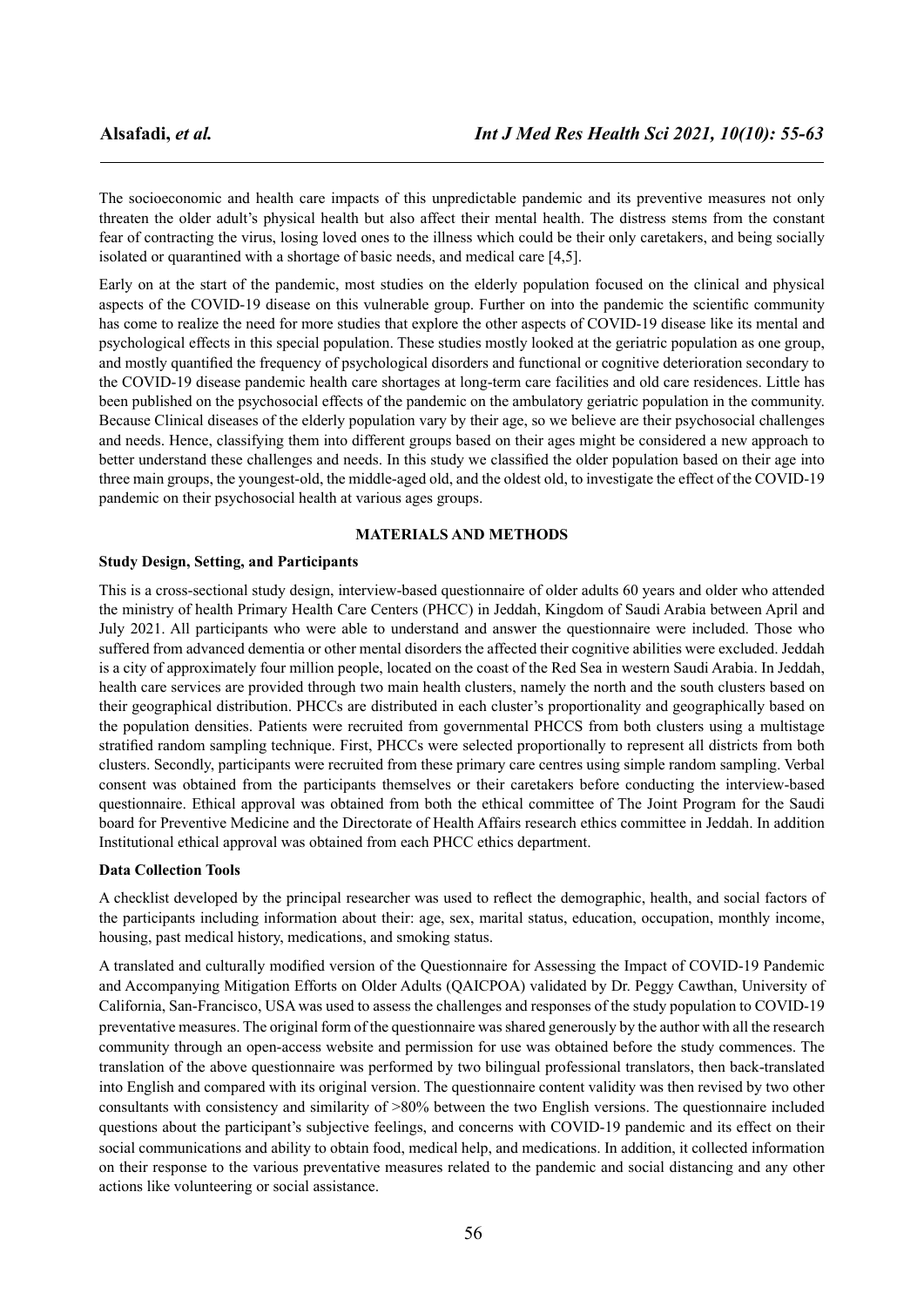### **Data Analysis**

Data were coded and analyzed using the IBM Statistical Package for Social Sciences (SPSS) for Windows, version 28 (IBM Corp., Armonk, N.Y., USA). Mean, standard deviation, and range were used to describe quantitative variables, while frequencies and proportions were used for categorical variables; bi and multivariate analyses were used as appropriate for further analyses.

The participants' age was categorized into three main groups, the young mostly active older adults between ages 60 and 69 yrs., the middle age mixed responses older adults between ages 70 and 79 yrs., and the oldest mostly dependent older adults between ages 80 and 100 yrs. Logistic regression was used to predict the effect of the various demographic, health and social factors on participant increased concern with COVID-19 disease.

The sample size was calculated based on the parameter choices, for the desired power of 0.80 and a Type I error rate of 0.05, with a 95% confidence interval.

# **RESULTS**

In total 394 participants were included in the study, of whom  $53.6\%$  (n=211) were males. The mean age was 74 yrs  $(SD \pm 9.27)$ . Participants' demographic, social, and health characteristics are presented in Table 1.

### **Table 1 Study participants demographic, social, and health characteristics**

| Age 60-69     | Age 70-79  | Age 80-89                                                              | <b>Total</b><br>394 $(\% )$ | p-value    |
|---------------|------------|------------------------------------------------------------------------|-----------------------------|------------|
| $145(36.8\%)$ | 134 (34%)  | $115(29.2\%)$                                                          |                             |            |
|               | <b>Sex</b> |                                                                        |                             |            |
| 75 (51.7%)    | 78 (58.2%) | 58 (50.4%)                                                             | 211 (53.6%)                 | 0.4        |
| 70 (48.3%)    | 56 (41.8%) | 57 (49.6%)                                                             | 183 (46.6%)                 |            |
|               |            |                                                                        |                             |            |
| 119 (82%)     | 109(81.3%) | 100(87%)                                                               | 328 (83.2%)                 | 0.3        |
| 26 (17.9%)    | 25 (18.7%) | $15(13\%)$                                                             | 66 (16.8%)                  |            |
|               |            |                                                                        |                             |            |
| $9(6.2\%)$    | $1(0.7\%)$ | $0(0\%)$                                                               | $10(2.5\%)$                 | $< 0.001*$ |
| 123 (84.8%)   | 85 (63.4%) | $1(0.9\%)$                                                             | 209 (53%)                   |            |
| 13(9%)        | $3(2.2\%)$ | $0(0\%)$                                                               | $16(4.1\%)$                 |            |
| $0(0\%)$      | 45 (33.3%) | 114 (99.1%)                                                            | 159 (40.4%)                 |            |
|               |            |                                                                        |                             |            |
| $32(22.1\%)$  | $0(0\%)$   | $0(0\%)$                                                               | $32(8.1\%)$                 | $< 0.001*$ |
| 94 (64.8%)    | 49 (36.6%) | $2(1.7\%)$                                                             | 145 (36.8%)                 |            |
| $19(13.1\%)$  | 85 (63.4%) | 113 (98.3%)                                                            | 217 (55.1%)                 |            |
|               |            |                                                                        |                             |            |
| 61 $(42.1\%)$ | 134 (100%) | $115(100\%)$                                                           | 310 (78.7%)                 | $< 0.001*$ |
| 65 (44.8%)    |            |                                                                        | 65 (16.5%)                  |            |
| 19 (13.1%)    |            |                                                                        | $19(4.8\%)$                 |            |
|               |            | <b>Nationality</b><br><b>Marital status</b><br>Education<br>Occupation | $\blacksquare$              |            |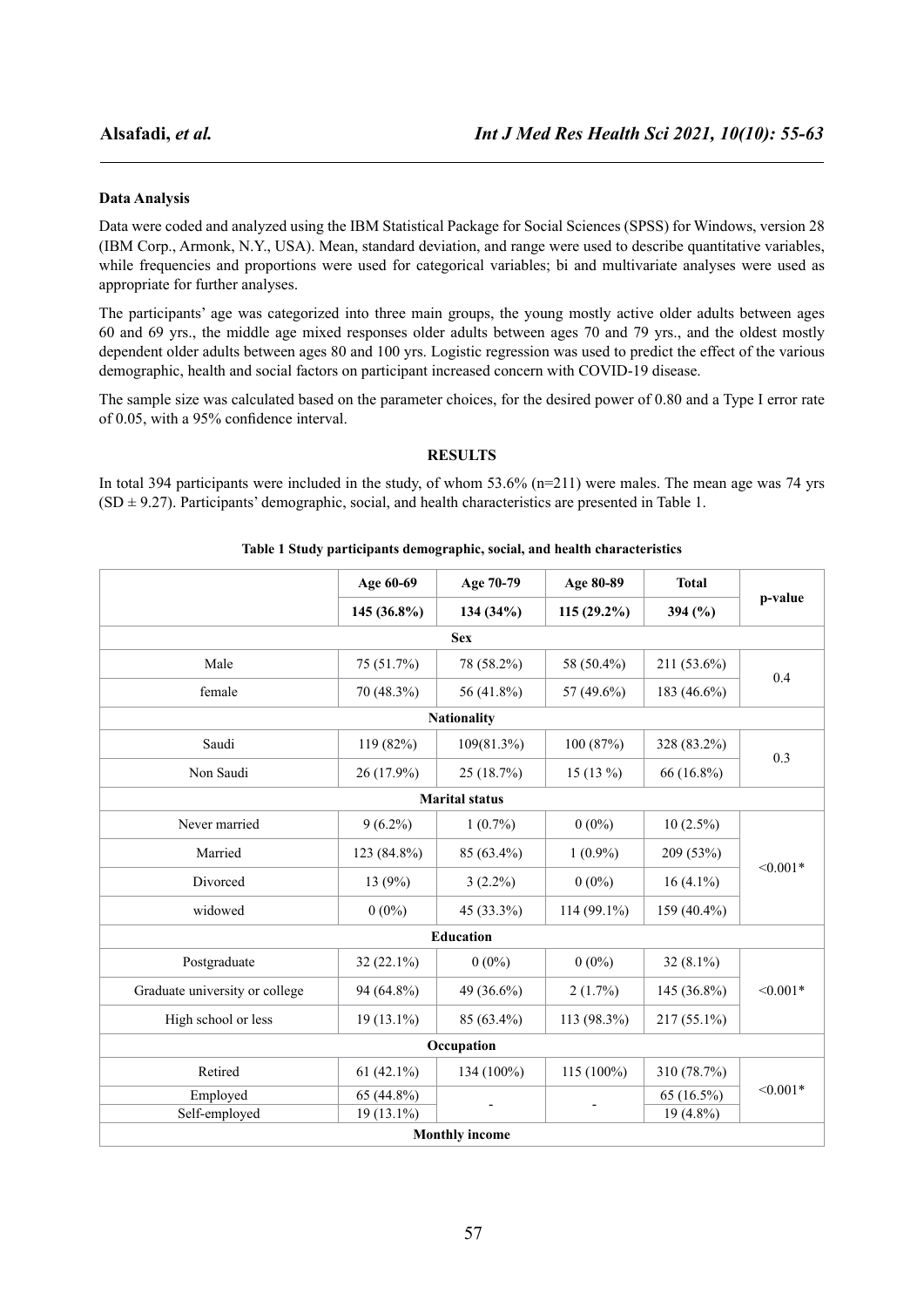| $<$ 10,000 SR <sup>a</sup>                                                                 | 86 (59.3%)   | 132 (98.5%)                      | 115 (100%)       | 333 (84.5%)  | $< 0.001*$ |  |  |  |
|--------------------------------------------------------------------------------------------|--------------|----------------------------------|------------------|--------------|------------|--|--|--|
| 10,000-19999 SR                                                                            | 51 (35.2%)   | $2(1.5\%)$                       |                  | 53 (13.5%)   |            |  |  |  |
| $\geq$ 20,000 SR                                                                           | $8(5.5\%)$   | $0(0\%)$                         |                  | 8(2%)        |            |  |  |  |
|                                                                                            |              | <b>District of Living</b>        |                  |              |            |  |  |  |
| North cluster                                                                              | 79 (54.5%)   | 44 (32.8%)                       | 56 (48.7%)       | 179 (45.5%)  | 0.06       |  |  |  |
| South cluster                                                                              | 66 (45.5%)   | 90 (67.2%)                       | 59(51.3%)        | 215 (54.5%)  |            |  |  |  |
|                                                                                            |              | <b>Housing Ownership</b>         |                  |              |            |  |  |  |
| Own house                                                                                  | 63 (43.4%)   | $1(0.7\%)$                       | $0(0\%)$         | $64(16.2\%)$ | $< 0.001*$ |  |  |  |
| Rent house                                                                                 | 57 (39.3%)   | $3(2.2\%)$                       | $0(0\%)$         | $60(15.2\%)$ |            |  |  |  |
| Live with relatives                                                                        | 24 (16.6%)   | 126 (94%)                        | 111 (96.5%)      | 261 (66.2%)  |            |  |  |  |
| Government housing                                                                         | $1(0.7\%)$   | 4(3%)                            | $4(3.5\%)$       | $9(2.3\%)$   |            |  |  |  |
| <b>Number of Household Members</b>                                                         |              |                                  |                  |              |            |  |  |  |
| Two or less                                                                                | 41(28.3%)    | $16(11.9\%)$                     | 15(13%)          | 41 (18.3%)   |            |  |  |  |
| Three to five                                                                              | $60(41.4\%)$ | $116(86.6\%)$                    | 100(87%)         | 276 (70.1%)  | $< 0.001*$ |  |  |  |
| Six or more                                                                                | 44 (30.3%)   | $2(1.5\%)$                       | $\boldsymbol{0}$ | 46 $(11.7%)$ |            |  |  |  |
|                                                                                            |              | <b>House Hold Member Support</b> |                  |              |            |  |  |  |
| Support provided                                                                           | 112 (77.2%)  | 122(91%)                         | 115 (100%)       | 349 (88.6%)  | $< 0.001*$ |  |  |  |
| No support provided                                                                        | 33 (22.7%)   | 12(9%)                           | $\boldsymbol{0}$ | 45 (11.4 %)  |            |  |  |  |
|                                                                                            |              | <b>Past Medical History</b>      |                  |              |            |  |  |  |
| No chronic disease                                                                         | $4(2.8\%)$   | 4(3%)                            | $0(0\%)$         | 8(2%)        | $0.042*$   |  |  |  |
| One chronic disease                                                                        | 52 (35.9%)   | $60(44.8\%)$                     | 35 (30.4%)       | 147 (37.3%)  |            |  |  |  |
| Two chronic diseases                                                                       | $77(53.1\%)$ | $60(44.8\%)$                     | 62 (53.9%)       | 199 (50.5%)  |            |  |  |  |
| $\geq$ 3 chronic diseases                                                                  | $12(8.3\%)$  | $10(7.5\%)$                      | 18 (15.7%)       | 40 (10.2%)   |            |  |  |  |
|                                                                                            |              | <b>Medications Numbers</b>       |                  |              |            |  |  |  |
| $\leq$ 2 medications                                                                       | 20 (13.8%)   | 29 (21.6%)                       | 14 (12.2%)       | 63 (16 %)    | 0.08       |  |  |  |
| $\geq$ 3 medication                                                                        | 125 (86.2%)  | 105 (78.4%)                      | 101 (87.8%)      | 331 (84%)    |            |  |  |  |
| Smoking                                                                                    |              |                                  |                  |              |            |  |  |  |
| Non-smoker                                                                                 | 40 (17.6%)   | 134 (100%)                       | 114 (99.1%)      | 288 (73.1)   | $< 0.001*$ |  |  |  |
| Quit                                                                                       | 59 (40.7%)   |                                  | $1(0.9\%)$       | $60(15.2\%)$ |            |  |  |  |
| Current smoker                                                                             | 46 (31.7%)   |                                  | $0(0\%)$         | 46 (11.7%)   |            |  |  |  |
| *: Statistical difference p<0.005, a: SR=Saudi Riyals, Saudi main currency, 1US\$ =3.75 SR |              |                                  |                  |              |            |  |  |  |

Approximately two-thirds of the participants 74% (n=291) were very concerned about the COVID-19 pandemic, stepwise multivariate logistic regression was performed trying to predict the factors associated with their increased concern. After adjusting for all the significant factors in the multivariate logistic model, past medical history of 2 or more chronic diseases (OR 4.59, p<0.001, 95% CI (2.59-8.12) and diagnosis with COVID-19 disease (OR 2.98, p<0.001, 95% CI 1.55-6.09) was significantly associated with increased concern with the pandemic. There was no significant difference observed between the number of chronic diseases and the diagnosis with COVID-19 disease. (p=0.054, Chi-X=7.6). Figure 1 summarizes the number of participants diagnosed with COVID- 19 diseases divided according to their past medical history.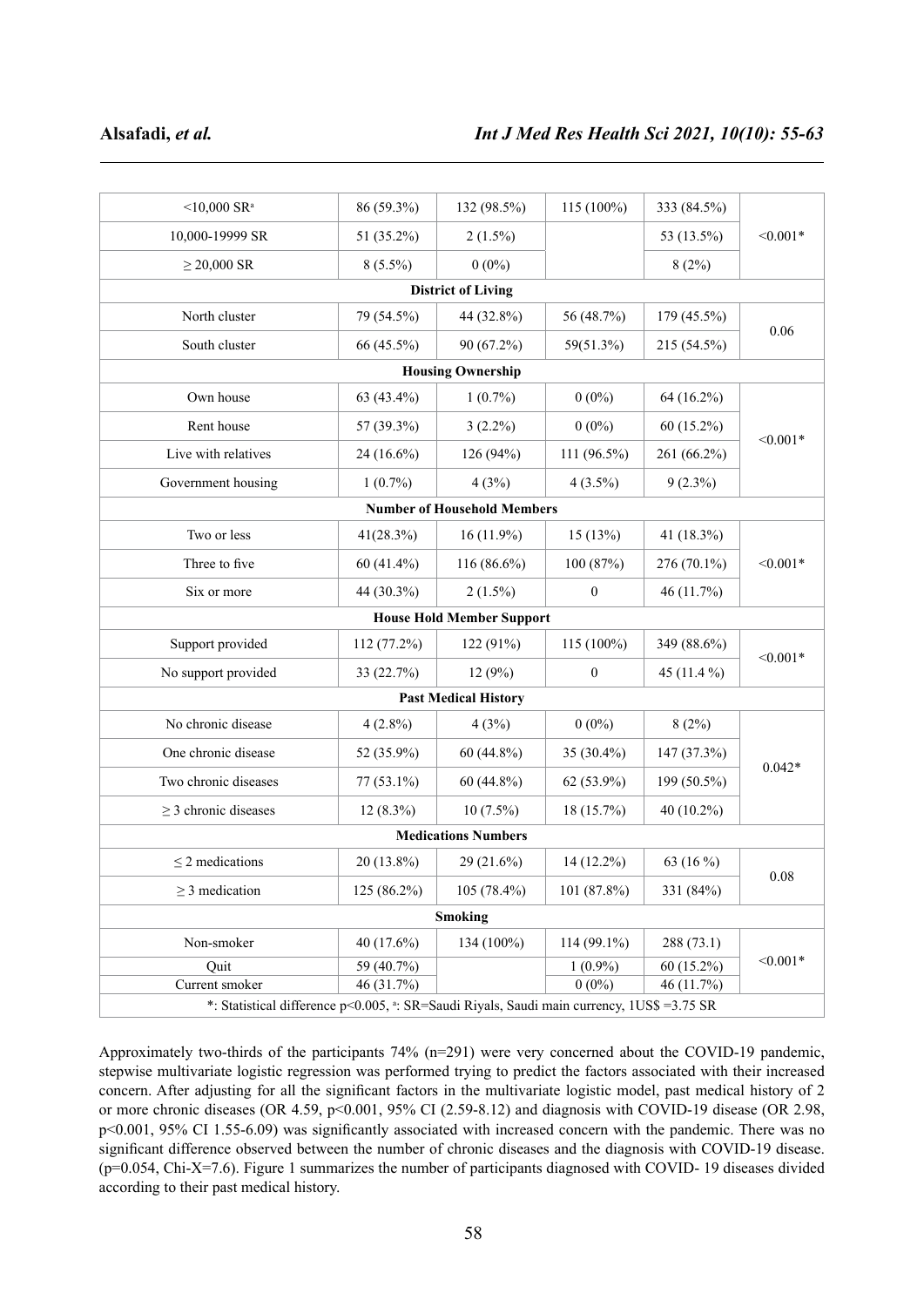

**Figure 1 Number of participants diagnosed with COVID-19 disease according to their past medical history of chronic diseases**

During the pandemic, the majority of the participants had their routine medical appointment canceled with 9% (n=36) having health checkups through telehealth. In addition, 95.4% (n=376) found it very difficult or were unable to get routine medical care, while 75.4% (n=297) had extreme difficulties or were unable to get routine medications.

Socially, 83% (n=327) avoided public places and crowds, 66% (n=261) abstained from visiting family or friends, and ultimately 25.4% (n=100) isolated themselves from members of the same household. As a result, 78.7% (n=310) felt mostly isolated with lack of companionship, and 26.4% (n=104), had a lot of sleep disturbance. Figure 2 summarizes the challenges faced by the study participants across different age groups during the COVID-19 pandemic.



**Figure 2 Challenges of older adults during COVID-19 pandemic across different age groups**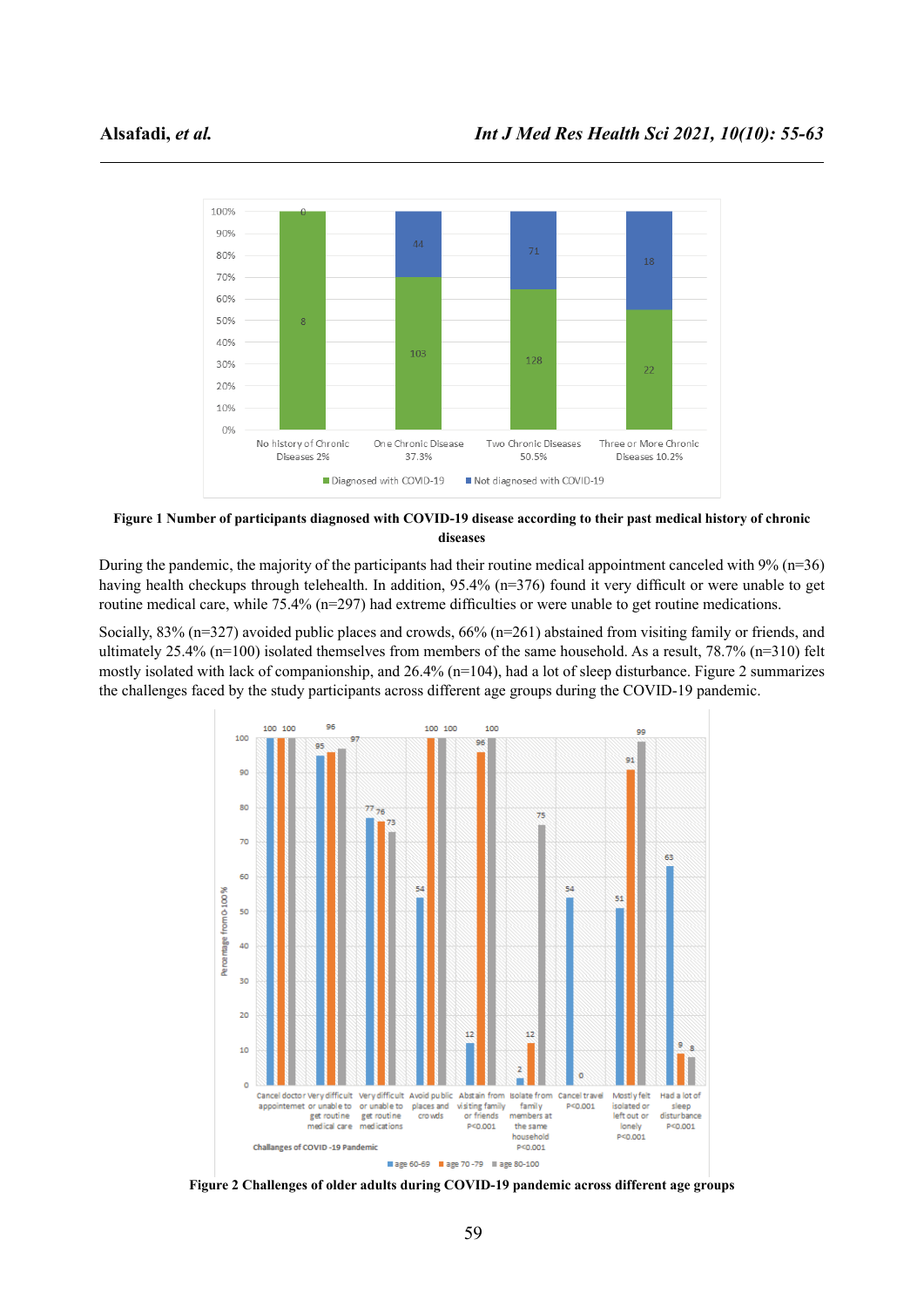About two-thirds had decreased frequency of communication with their family or friends than before the pandemic, and 20% (n=78) had travel cancellation which was intended mostly for family visitation. Figure 3 illustrates the means of social communication used by the participants during the pandemic.



**Figure 3 Means of social communication of older adults during the COVID-19 pandemic**

All study participants complied with wearing masks and using hand sanitizers at public places, despite that 66.2% (n=261) were diagnosed with COVID-19 and recovered of whom 83.2% (n=328) had a family member or a friend diagnosed with COVID-19.

New actions were taken by some of the participants to help out their community including donating money 65.5%  $(n=258)$ , food 46.4%  $(n=183)$ , or blood 1.5%  $(n=6)$ , and providing childcare 22.1%  $(n=87)$ . In return, the majority of the study participants got support from their families or friends during the pandemic 88.6% ( $n=349$ ), mostly from those they live with 76% (n=264), or only through social media 24% (n=85). The relationship between the number of household members and the percentage of social support was found to be statistically significant (p<0.001, Chi-X=9.69). Figure 4 shows the relation between the number of household members and the percentage of social support.



**Figure 4 Number of household members and percentage of support**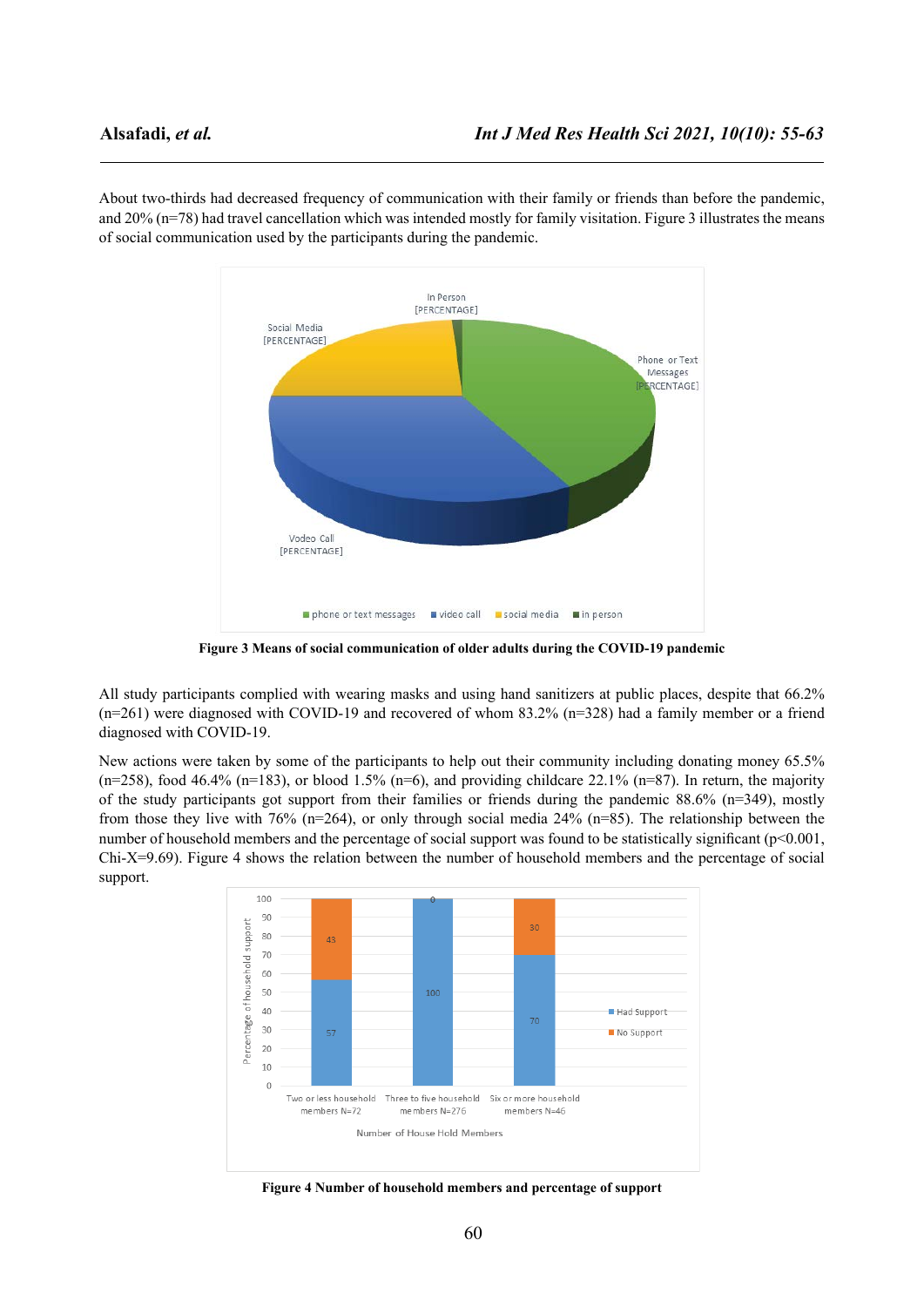### **DISCUSSION**

Traditionally, the majority of studies on older adults tend to sum all older adults in one group constituting of those who are aged 65 or older, but the exponential global aging of the world population and the many gaps in the literature concerning the actual understanding of the aging process and its impacts at various levels on the aging population necessitated the adoption of a non-traditional approach to data collection and analysis to better enhance our understanding of the effects, the needs and the opportunities related to the growing older adults at different stages of their aging process. Hence, we have divided the study population into three different groups, the young older adults, the middle-aged older adults, and the oldest adults. Few other studies have also adopted a similar way of classifying its older population as our study with differences in the cutoff age of each group based on the demography of their older population [6]. In the aging, aged, and super-aged societies in which the people aged 65 or older constitute  $>7\%$ ,  $>14\%$ , and  $>20\%$  of the total population consecutively, they tend to classify older adults between 65 and 74 as youngest -old, those between 75 and 84 as middle- old and finally, those over 85 years as oldest-old. In contrast in a young aging society with an elderly population <7% like Saudi Arabia, with a percentage of older adults aged 65 or older around 2.4%, and a life expectancy of 75.7 years (General Authority for Statistics Saudi Arabia, 2019; UN World Population Prospects, 2019 Revision), older adults usually classified starting at age 60 yrs. and older [7].

Each age category, represented in this study with almost equal percentages helped reflect the pandemic effects across the entire geriatric age span. We observed a significant difference in most of the social and medical determinants between the three age groups, which in our opinion may explain the differences in their abilities to respond and cope with emerging and sudden changes in their environment. Lee, S. B, has also observed significant differences in the clinical characteristics of older adults attending the emergency department based on their old age group classification [8].

One of the challenges that faced the older population was their inability to obtain routine medical care, which is quite expected given the overwhelming of the health care services with the COVID-19 cases, which may affect their overall health and associated chronic diseases [9,10]. While the majority of health care systems were focused on how to stop the spread of the COVID-19 disease and treat those who are suffering its health consequences, secondary complications of existing diseases may arise if timely follow up were delayed [11]. Additionally, the social isolation and the lockdown with its associated stress may further affect their mental health [12].

Saudi Arabia, customs and traditions, place the elderly in a position of respect, appreciation, and care. Traditionally, Saudi families have taken care of their elder parents or relatives at their homes till they die, and it is considered a social stigma to place your elders in a special care home or government social services housing. Most of our study participants, especially the oldest adults have support from their younger household members but that might not be the case in other societies with less rigid family ties [13]. Even though the majority of the youngest older adults had support from family or friends through social media, but that might change in the future as the younger individuals' assistance might be unavailable due to changing structure of the communications at a faster pace depending on technology communication with less emphasis on person gathering and companionship [14]. In addition, due to the possibilities of unpredicted pandemics and natural disasters that may occur in the future, government and non-government organizations may need to start planning for sustainable adequate measures and geriatrics health care facilities [15].

Residence-based services for the elderly, like running errands, acquiring and delivering food, medications, and other everyday life necessities should be thought off, planned, and executed through a solid system that will not be interrupted during emergencies [16,17].

Additionally, older people need to be familiarized with the new online technologies and services to obtain news, help, and social support no matter where they are [18]. Physical rather than social distancing should be practiced at times of pandemics. Knowledge of the various means of communication used by the elderly helps plan future programs using communication technology to provide health and mental counseling as well as updated news, information, and behavioral therapy, to maintain the mental and spiritual health of this greatly appreciated group [19,20]. In our study, the most used mean of communication among the participant was phone and text messages and one-third of the participants were already using video calls and social media which open up the floor for a new era of digitalized health of the elderly that we can build on [21-23].

"Resilience matters", older people's contributions to their societies are still greatly appreciated. Some through physical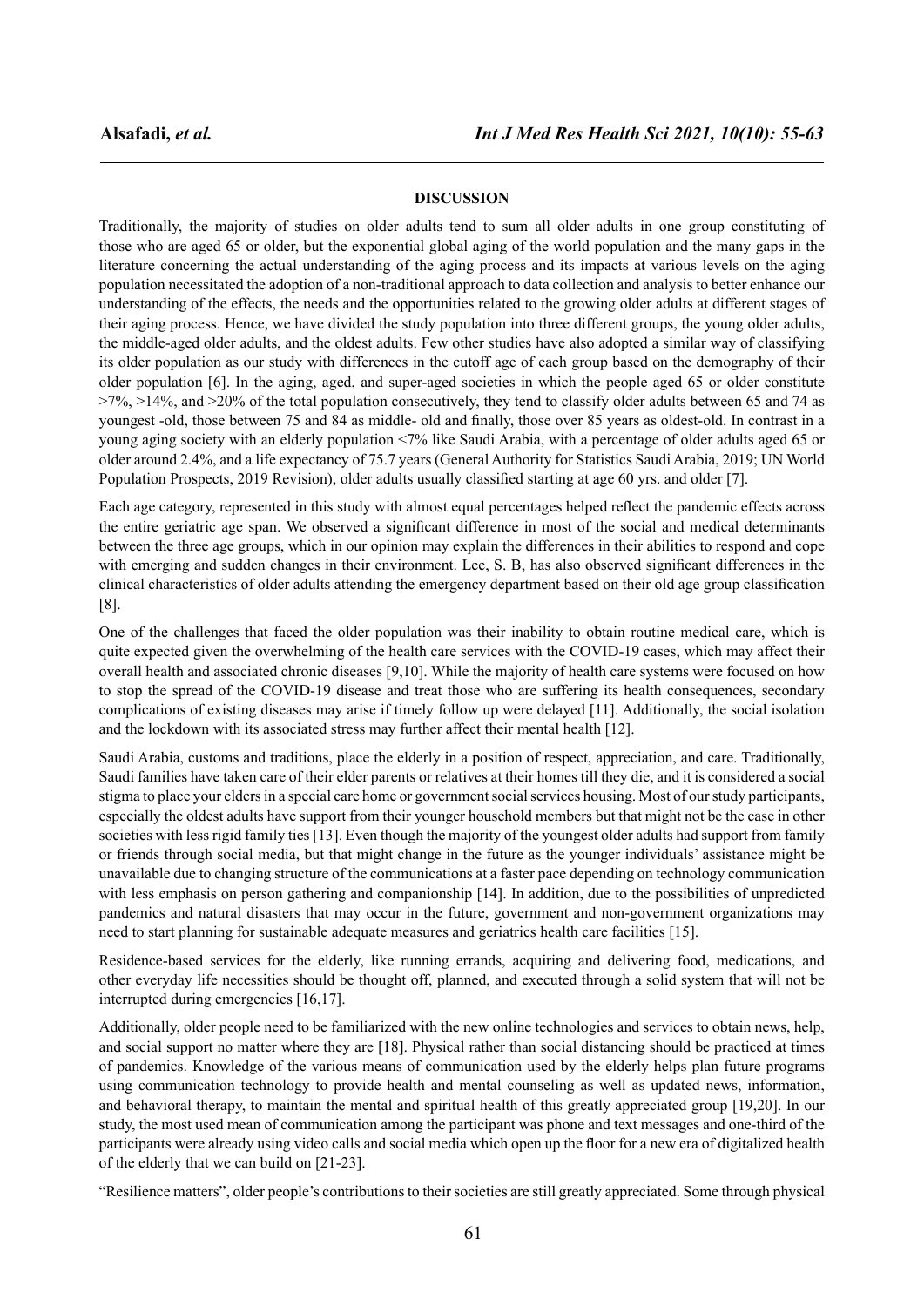contributions like volunteering, donating food, money, and providing childcare, and others through sharing their vast wisdom, experience, knowledge, support, and encouragements with the younger generation [24].

The continuous scare from acquiring the disease and its continuous effect on their underlying comorbidities was found in our study to be the two main factors behind the participants' increase concern with the pandemic and stress.

# **Limitations**

The subjective opinion of the study participants' challenges and responses were obtained and no objective measures are available to measure them.

The participant interviewed were mainly ambulatory subjects visiting the PHCCs from the community, results may vary in the population residing in acute or long-term care facilities. Finally, this is a cross-sectional study that is useful for establishing preliminary evidence but future long-term follow-up cohort studies are needed to further analyze the study results.

# **CONCLUSION**

This study highlights the differences in challenges and responses between the various older age groups at the time of stress and inspires a new approach for designing a comprehensive age-friendly approach balancing their physical and psychosocial needs in planning their health and social services based on their various stages of aging.

For the older adults, understanding that the older population group abilities and needs are different across the entire geriatric population age span is the key step to a new approach for planning and building rigid but friendly health and social services that take into consideration the physical and cognitive abilities of the older population in addition to their medical needs.

### **Recommendations**

Emphasis on the functional and cognitive status of older adults across different age groups should be taken into consideration when planning various geriatric health services to offer a more comprehensive care model for the older adults rather than the traditional disease-based model. Guidelines for preventative measures should take into consideration the variation in the physical ability and social connectivity across the aging population, so appropriate measures would be recommended that suit every one ability without compromising their safety. Older adults should be offered and trained in new tools like virtual primary care offices visits and automated medication refill systems that will enable access to greatly needed routine medical care under any emergencies.

# **DECLARATIONS**

# **Conflicts of Interest**

The authors declared no potential conflicts of interest concerning the research, authorship, and/or publication of this article.

# **Funding**

The author(s) received no financial support for the research, authorship, and/or publication of this article.

### **Acknowledgment**

We would like to acknowledge our elderly parents and relatives for giving us their insights and supports during the preparation of this research.

### **REFERENCES**

- [1] LynWorld Health Organization, Coronavirus (COVID-19 Dashboard). <https://covid19.who.int/>
- [2] Bedford, Juliet, et al. "COVID-19: Towards controlling of a pandemic." *The Lancet,* Vol. 395, No. 10229, 2020, pp. 1015-18.
- [3] Wang, Dawei, et al. "Clinical characteristics of 138 hospitalized patients with 2019 novel coronavirus-infected pneumonia in Wuhan, China." *JAMA,* Vol. 323, No. 11, 2020, pp. 1061-69.